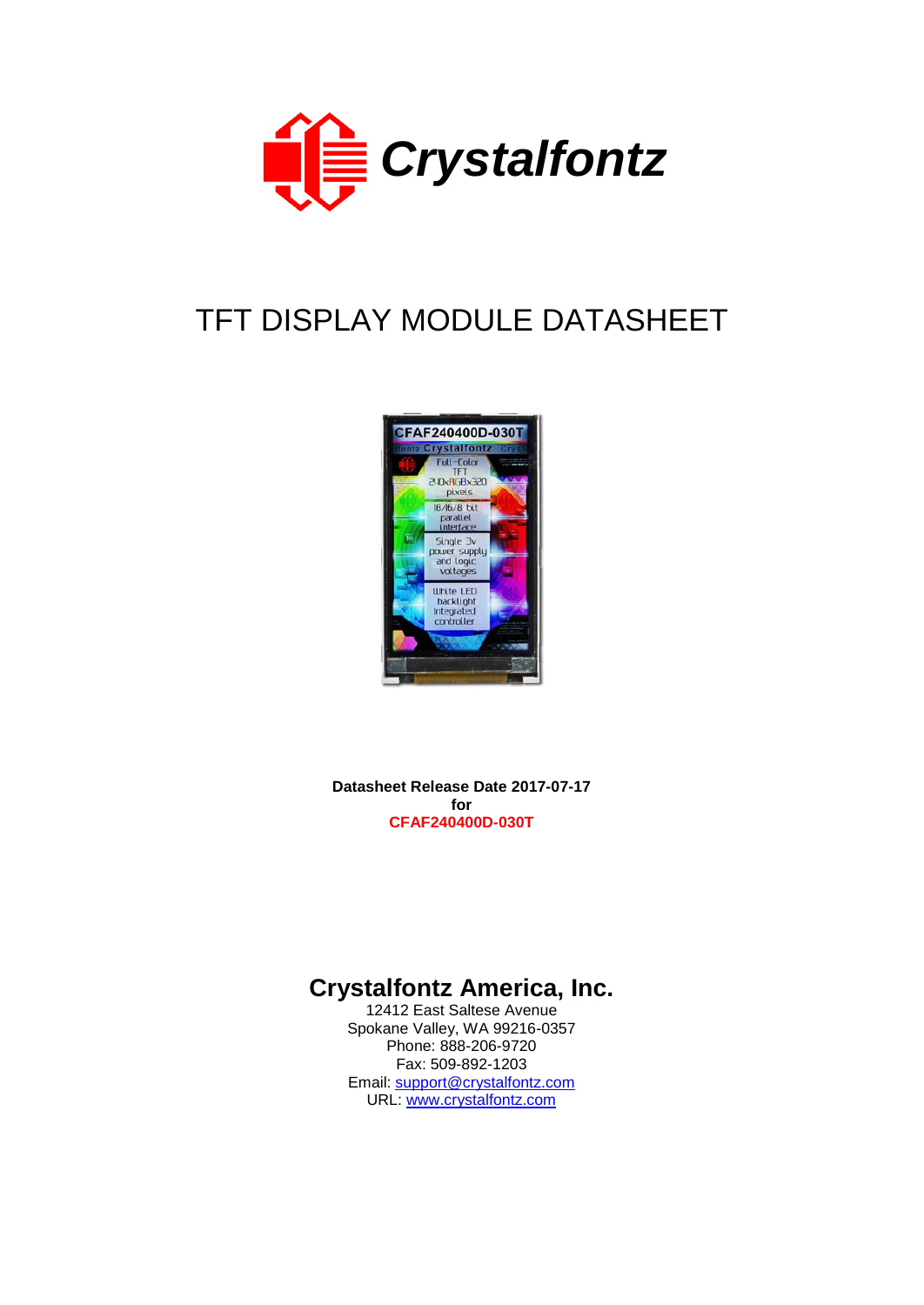

# **CONTENTS**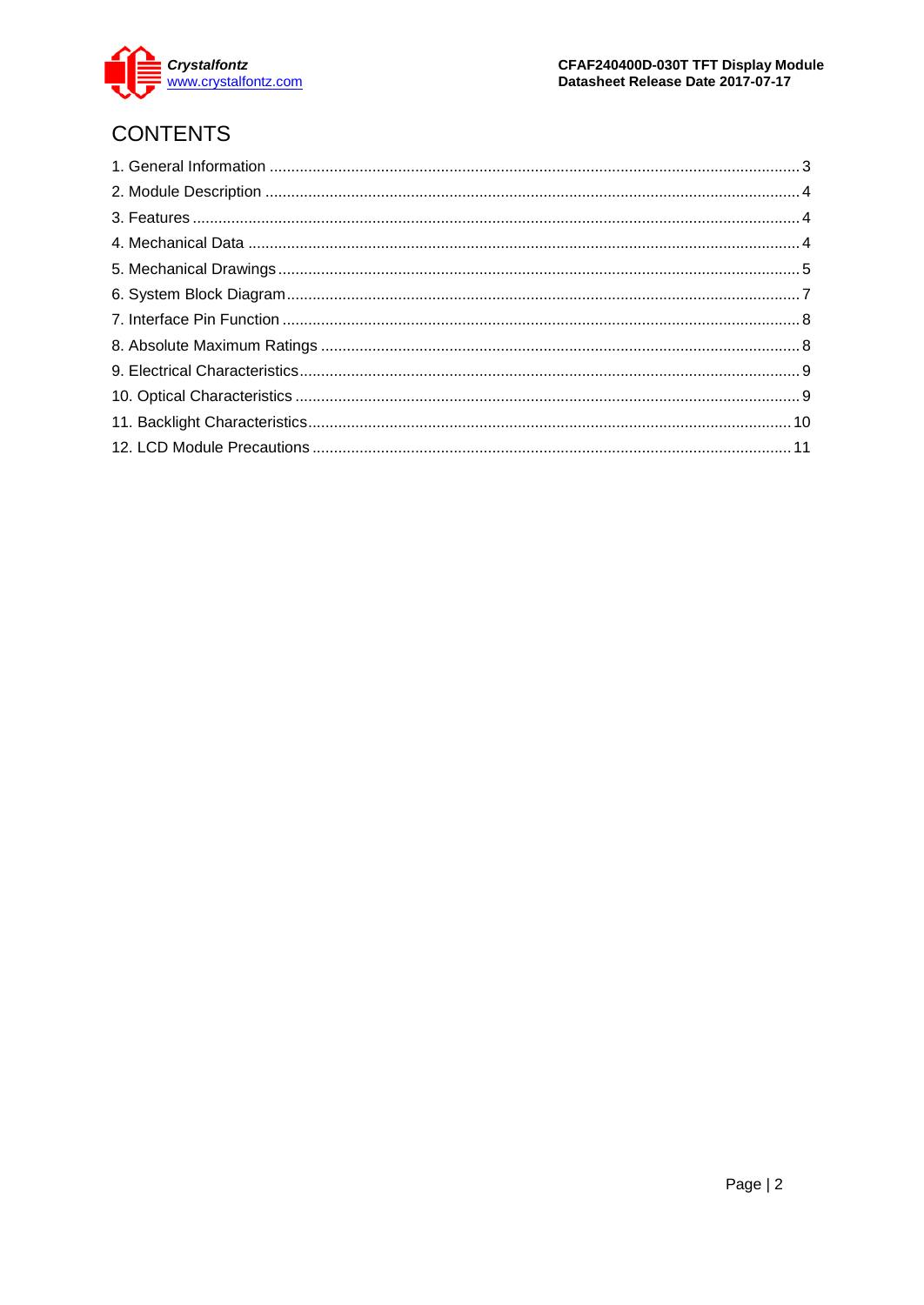

### <span id="page-2-0"></span>**1. General Information**

#### **Datasheet Revision History**

Datasheet Release: **2017-07-17**

Datasheet for the CFAF240400D-030T TFT graphic display module.

#### **Product Change Notifications**

You can check for or subscribe t[o Part Change Notices](https://www.crystalfontz.com/product/cfaf240400d030t-display-module-tft-lcd-240x400-graphical#notes) for this display module on our website.

#### **Variations**

Slight variations between lots are normal (e.g., contrast, color, or intensity).

#### **Volatility**

This display module has volatile memory.

#### **Disclaimer**

Certain applications using Crystalfontz America, Inc. products may involve potential risks of death, personal injury, or severe property or environmental damage ("Critical Applications"). CRYSTALFONTZ AMERICA, INC. PRODUCTS ARE NOT DESIGNED, INTENDED, AUTHORIZED, OR WARRANTED TO BE SUITABLE FOR USE IN LIFE-SUPPORT APPLICATIONS, DEVICES OR SYSTEMS OR OTHER CRITICAL APPLICATIONS. Inclusion of Crystalfontz America, Inc. products in such applications is understood to be fully at the risk of the customer. In order to minimize risks associated with customer applications, adequate design and operating safeguards should be provided by the customer to minimize inherent or procedural hazard. Please contact us if you have any questions concerning potential risk applications.

Crystalfontz America, Inc. assumes no liability for applications assistance, customer product design, software performance, or infringements of patents or services described herein. Nor does Crystalfontz America, Inc. warrant or represent that any license, either express or implied, is granted under any patent right, copyright, or other intellectual property right of Crystalfontz America, Inc. covering or relating to any combination, machine, or process in which our products or services might be or are used.

All specifications in datasheets on our website are, to the best of our knowledge, accurate but not guaranteed. Corrections to specifications are made as any inaccuracies are discovered.

Company and product names mentioned in this publication are trademarks or registered trademarks of their respective owners.

Copyright © 2017 by Crystalfontz America, Inc.,12412 East Saltese Avenue, Spokane Valley, WA 99216 U.S.A.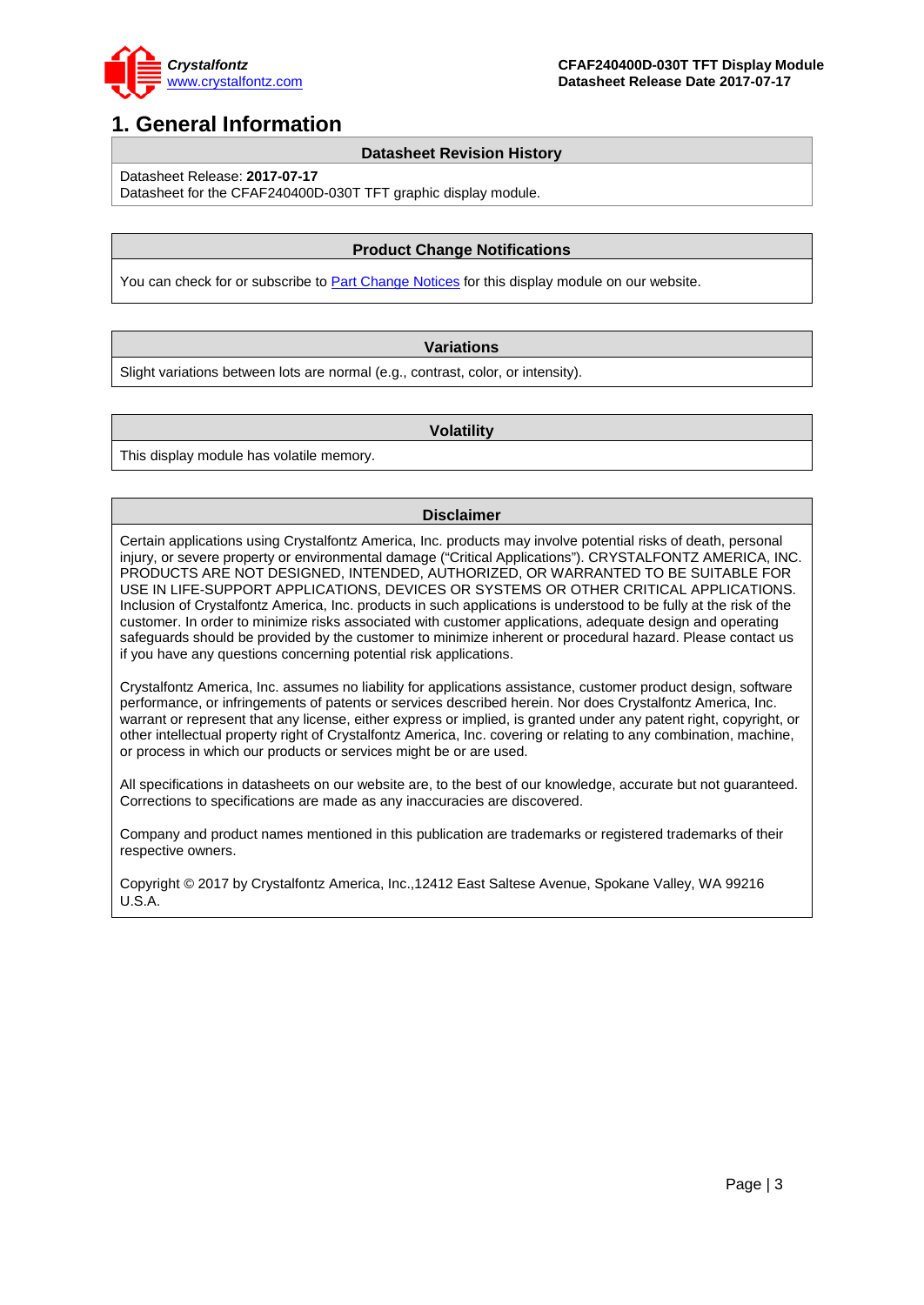

### <span id="page-3-0"></span>**2. Module Description**

This is a 3.0-inch diagonal full color TFT graphic display module with a white LED backlight. This display was engineered for high volume production. Requires only a single source 3.3v for both power supply and logic. This display has a built-in Orise Tech OTM4001A controller.

Please see [Orise Tech OTM4001A LCD Controller Datasheet](https://www.crystalfontz.com/controllers/Orise%20Tech/OTM4001A/) for further reference.

### <span id="page-3-1"></span>**3. Features**

- 240\*400 Dot Matrix
- +3V Power Supply
- Viewing Direction: 12 o'clock
- Display Colors: 65K/262K
- Duty: 1/240
- Operating Temperature: -20°C to +70°C
- Storage Temperature: -30°C to +80°C
- Built-in Controller: OTM4001A (or equivalent)
- Interface: 8-Bit, 9-Bit, 16-Bit, or 18-Bit Parallel

### <span id="page-3-2"></span>**4. Mechanical Data**

| <b>Item</b>                                      | <b>Specification</b><br>(mm)      | <b>Specification</b><br>(inch, reference) |
|--------------------------------------------------|-----------------------------------|-------------------------------------------|
| <b>Overall Module Dimension</b><br>(with FPC)    | 45.04 (W) x 101.64 (H) x 2.50 (D) | 1.773 (W) x 4.002 (H) x 0.098 (D)         |
| <b>Overall Module Dimension</b><br>(without FPC) | 45.04 (W) x 77.00 (H) x 2.50 (D)  | 1.773 (W) x 3.032 (H) x 0.098 (D          |
| Active Area                                      | 38.88 (W) x 64.8 (H)              | 1.531 (W) $\times$ 2.551 (H)              |
| Dot Pitch                                        | $0.162$ (W) x $0.162$ (H)         | $0.006$ (W) x 0.006 (H)                   |
| Dot Size                                         | $0.16$ (W) $\times$ 0.16 (H)      | $0.006$ (W) x 0.006 (H)                   |
| Weight (Typical)                                 | 14 grams                          | 0.49 ounces                               |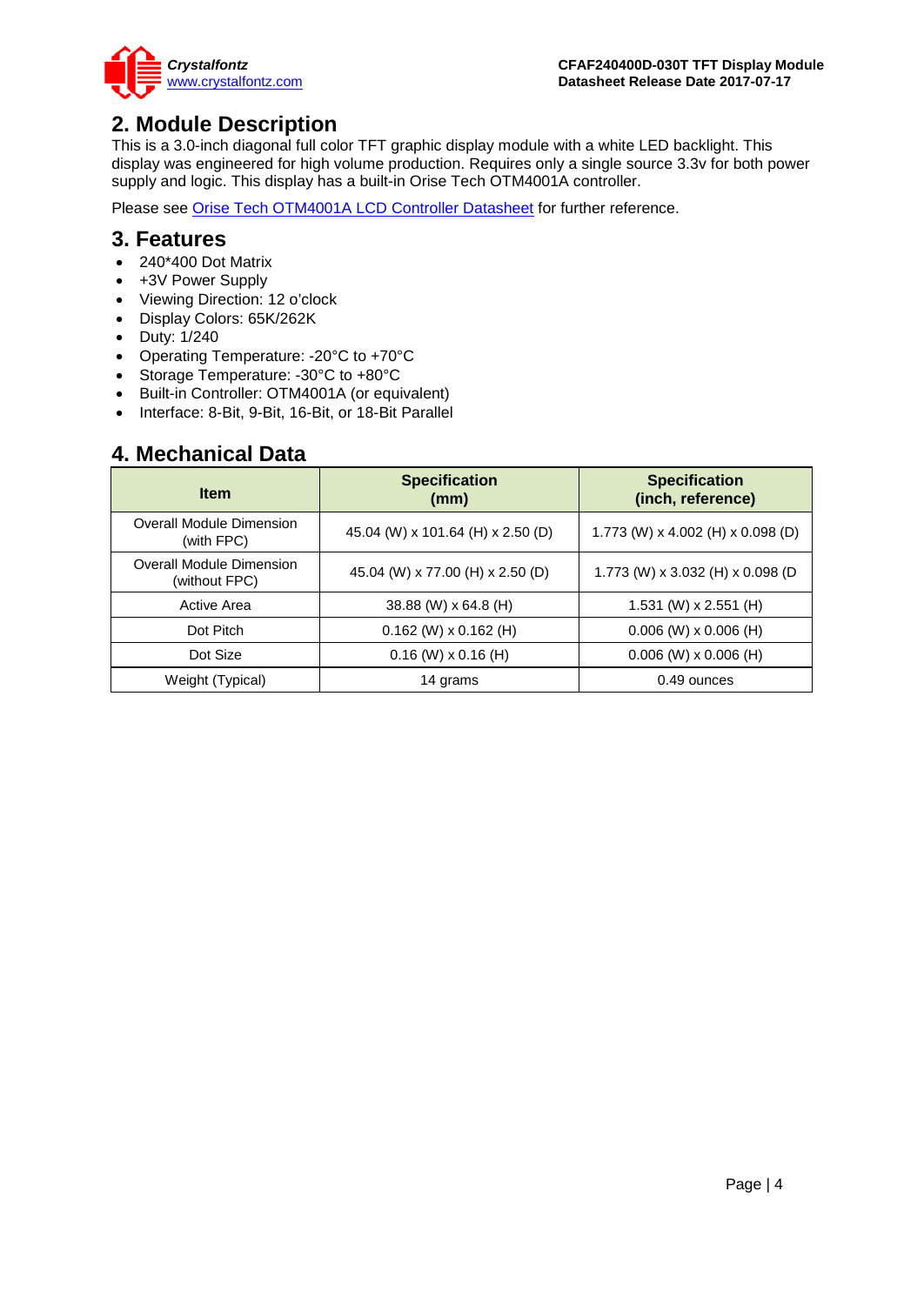

### **5. Mechanical Drawings**

<span id="page-4-0"></span>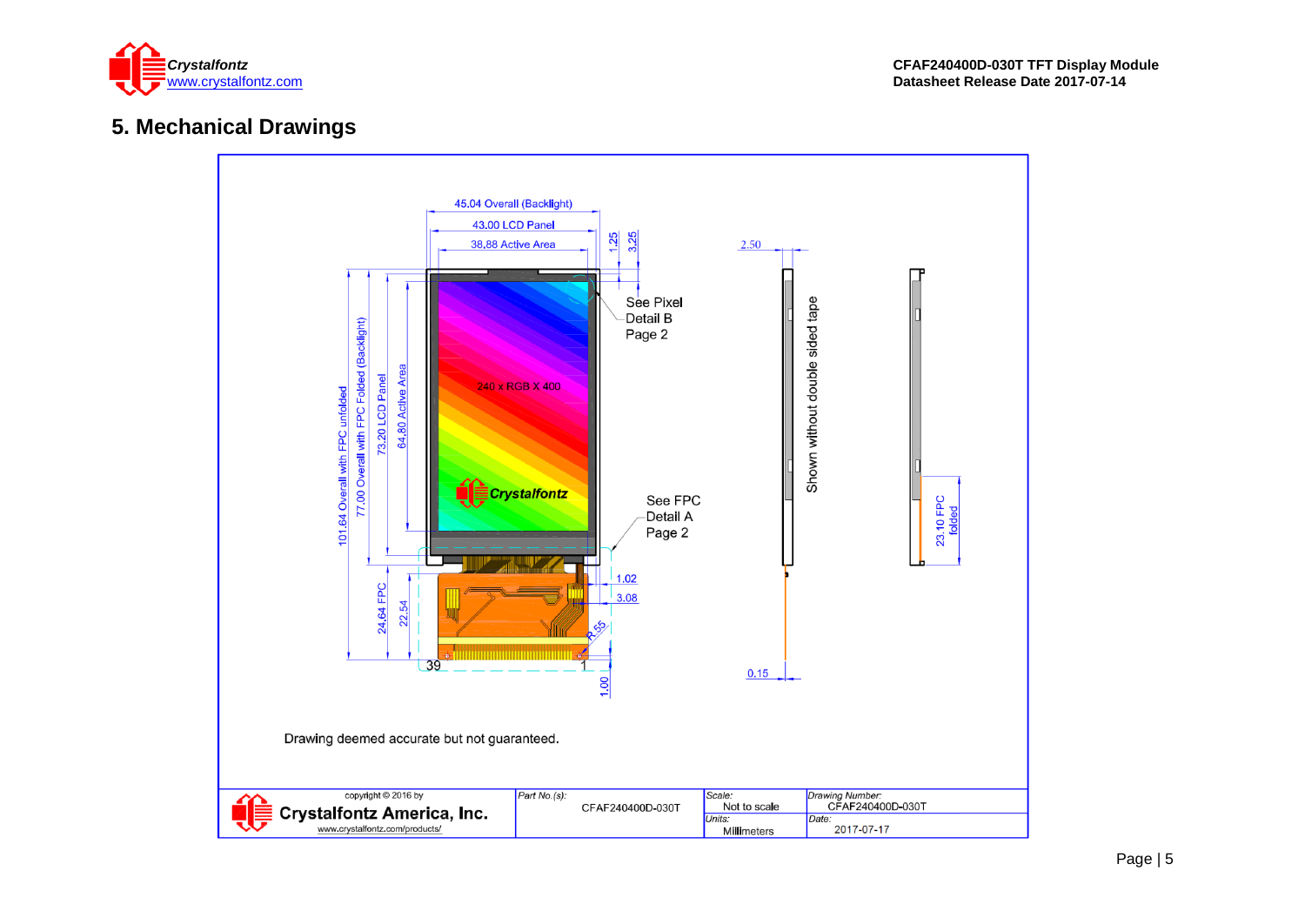

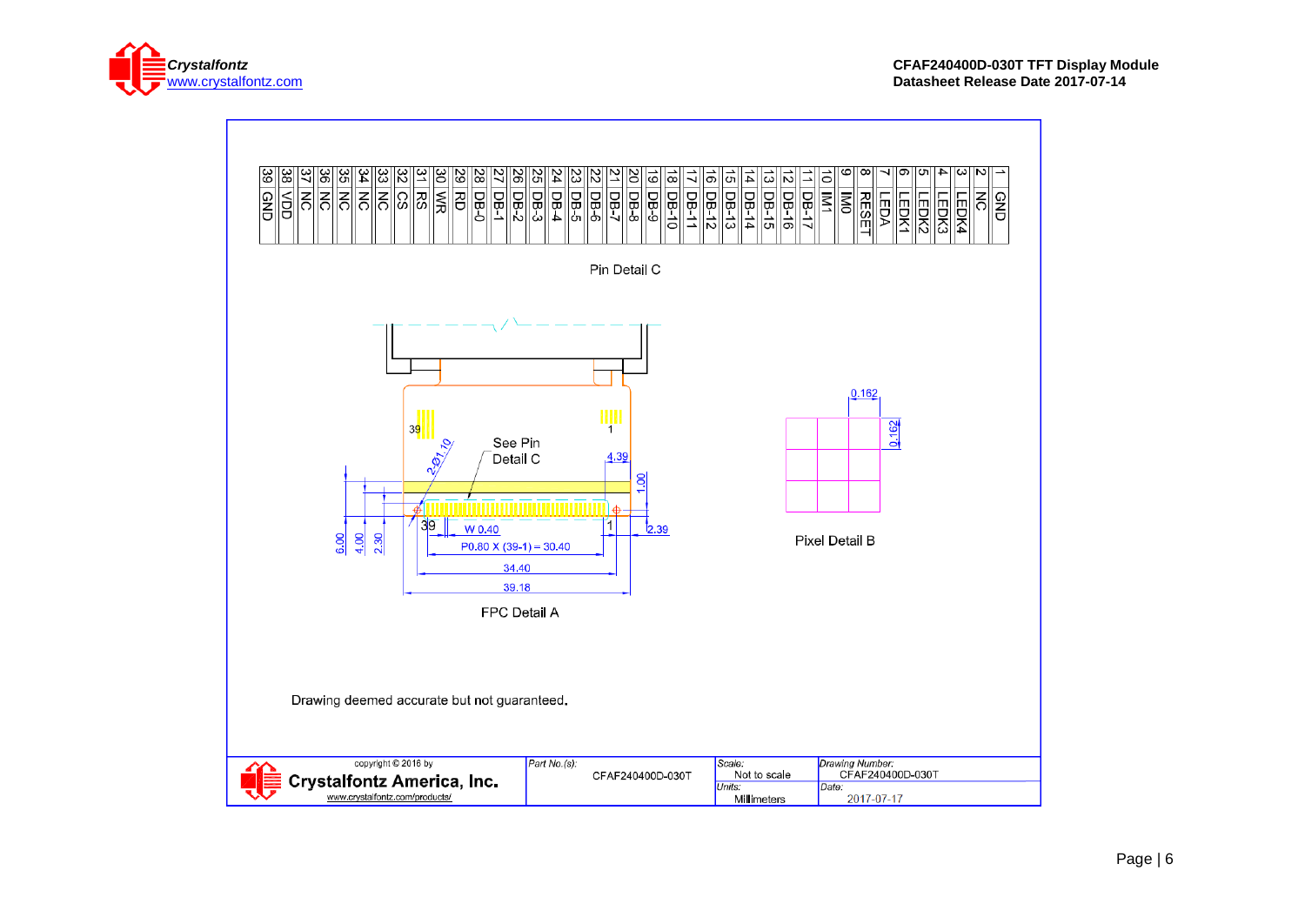



### <span id="page-6-0"></span>**6. System Block Diagram**

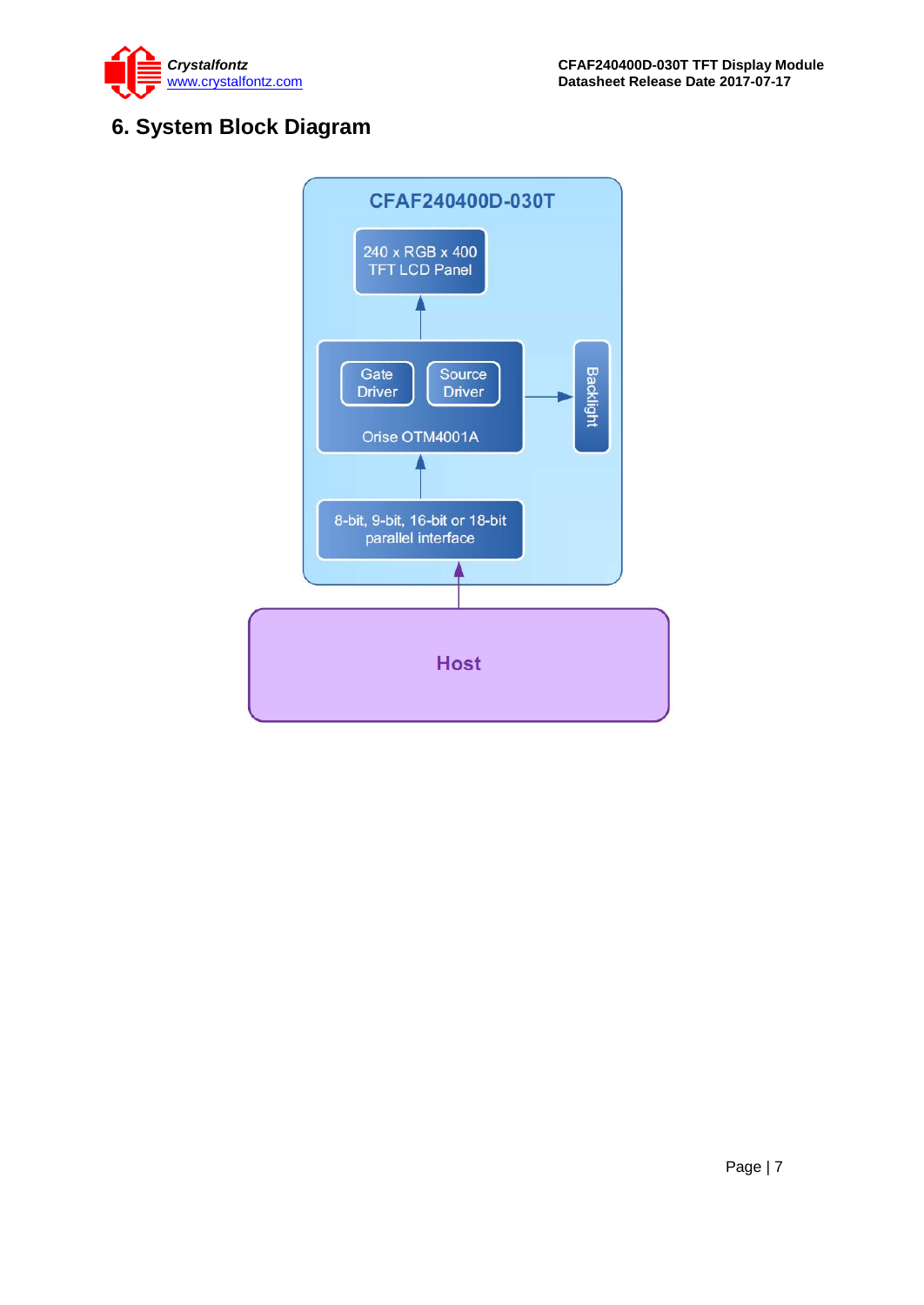

### <span id="page-7-0"></span>**7. Interface Pin Function**

| Pin            | <b>Symbol</b>   | <b>Function</b>                                                                                                                                                                                                     |  |  |  |  |  |
|----------------|-----------------|---------------------------------------------------------------------------------------------------------------------------------------------------------------------------------------------------------------------|--|--|--|--|--|
| 1              | GND             | Ground. Must be connected to an external ground.                                                                                                                                                                    |  |  |  |  |  |
| $\overline{2}$ | <b>NC</b>       | No Connection                                                                                                                                                                                                       |  |  |  |  |  |
| 3              | $K_4$ (LED-)    | Individual supply pins for LED. "K" (cathode) or "-" of LED backlight.                                                                                                                                              |  |  |  |  |  |
| 4              | $K_3$ (LED-)    |                                                                                                                                                                                                                     |  |  |  |  |  |
| 5              | $K_2$ (LED-)    |                                                                                                                                                                                                                     |  |  |  |  |  |
| 6              | $K_1$ (LED-)    |                                                                                                                                                                                                                     |  |  |  |  |  |
| $\overline{7}$ | $A$ (LED+)      | Common supply pin for LEDs. "A" (anode) or "+" of LED backlight.                                                                                                                                                    |  |  |  |  |  |
| 8              | <b>RESET</b>    | Reset Signal.<br>Low: Display controller is reset. The RESET pin should be pulsed low shortly after<br>power is applied.<br>High: The RESET pin should be brought high (V <sub>DD I/O</sub> ) for normal operation. |  |  |  |  |  |
| 9              | IM <sub>0</sub> | Interface mode select pins.<br><b>Interface Mode</b><br>IM <sub>1</sub><br><b>IMO</b><br>DB Pins in Use<br>DB17-DB0<br>0<br>0<br>18-bit                                                                             |  |  |  |  |  |
| 10             | IM <sub>1</sub> | 0<br>1<br>9-bit<br>DB17-DB9<br>DB17-DB10<br>16-bit<br>1<br>$\Omega$<br>DB8-DB1<br>$\mathbf{1}$<br>1<br>8-bit<br>DB7-DB10                                                                                            |  |  |  |  |  |
| $11 - 28$      | DB17-DB0        | Parallel data bus. If unused, connect to Ground.                                                                                                                                                                    |  |  |  |  |  |
| 29             | <b>RD</b>       | Read control pin for the DB1 interface. If unused, connect to V <sub>DD I/O</sub> .                                                                                                                                 |  |  |  |  |  |
| 30             | <b>WR</b>       | Write control pin for the DB1 interface. If unused, connect to V <sub>DD I/O</sub> .                                                                                                                                |  |  |  |  |  |
| 31             | RS<br>(D/C)     | Data/Command control. Determines whether data bits are data or command.<br>1 - High: Addresses the data register.<br>2 - Low: Addresses the command register.<br>If unused, connect to V <sub>DD I/O-</sub>         |  |  |  |  |  |
| 32             | <b>CS</b>       | Chip Select Input.<br>Low: Controller chip is selected. Communications with host is possible.<br>High: Controller chip is not selected. Host interfaces signals are ignored by the<br>controller.                   |  |  |  |  |  |
| 33-37          | <b>NC</b>       | No Connection                                                                                                                                                                                                       |  |  |  |  |  |
| 38             | V <sub>DD</sub> | Digital Logic Supply and Input/Output Supply                                                                                                                                                                        |  |  |  |  |  |
| 39             | <b>GND</b>      | Ground. Must be connected to an external ground.                                                                                                                                                                    |  |  |  |  |  |

### <span id="page-7-1"></span>**8. Absolute Maximum Ratings**

| <b>Parameter</b>                 | <b>Symbol</b>              | <b>Min</b> | Max   | Unit | <b>Notes</b>             |
|----------------------------------|----------------------------|------------|-------|------|--------------------------|
| Supply Voltage for Logic         | V <sub>DD</sub>            | $-0.3$     | 4.6   |      | (1)(2)                   |
| Digital Interface Supply Voltage | V <sub>DDIO</sub>          | $-0.3$     | 4.6   |      | (1)(2)                   |
| <b>Operating Temperature</b>     | Тор                        | $-20$      | $+70$ | °C   | $\overline{\phantom{a}}$ |
| Storage Temperature              | $\mathsf{T}_{\texttt{ST}}$ | $-30$      | $+80$ | °C   |                          |

*Notes:*

*(1) These are stress ratings only. Extended exposure to the absolute maximum ratings listed above may affect device reliability or cause permanent damage.* 

*(2) Functional operation should be restricted to the limits in the Electrical Characteristics table below.*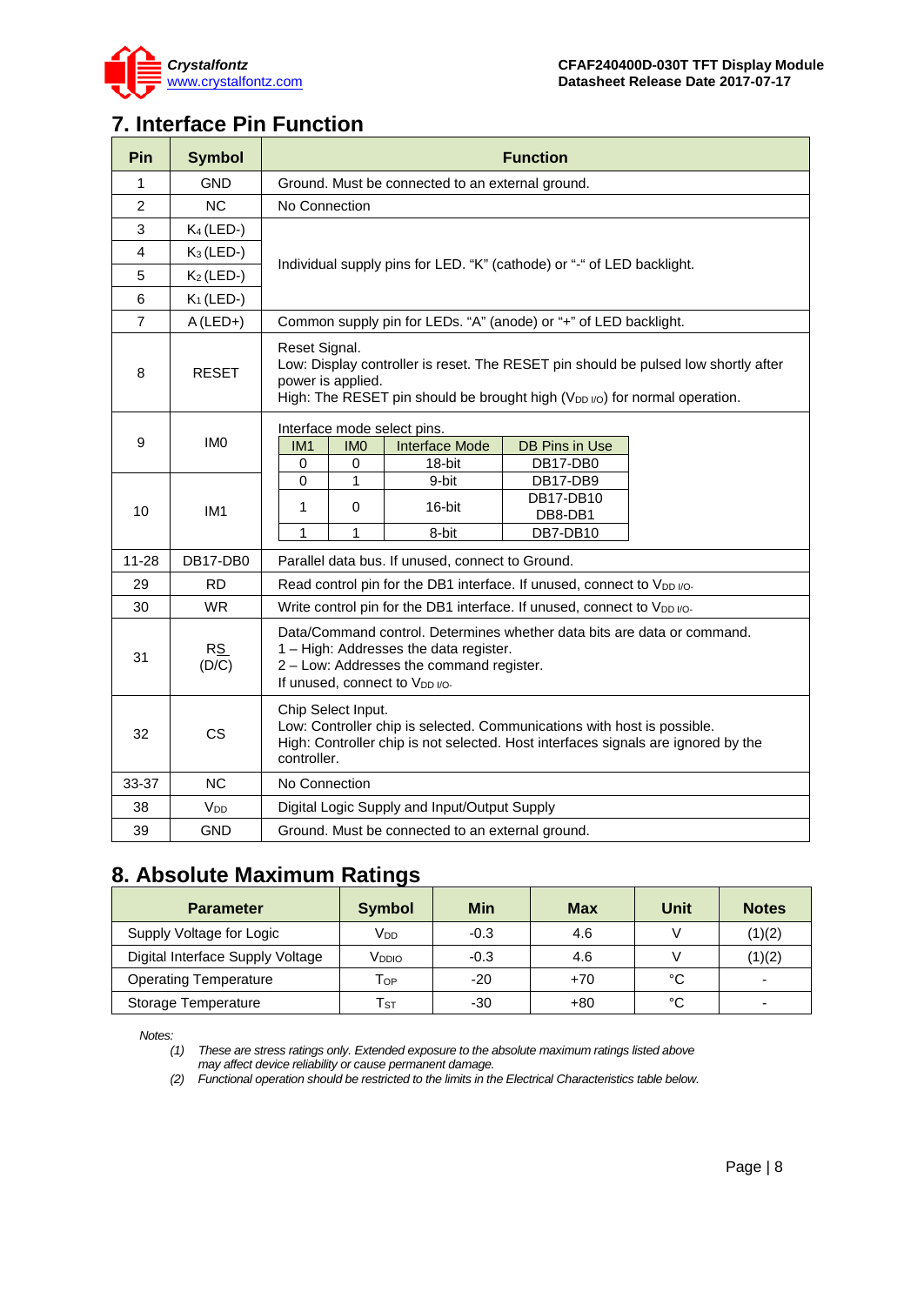

## <span id="page-8-0"></span>**9. Electrical Characteristics**

| <b>Item</b>                      | <b>Symbol</b>          | <b>Min</b>    | <b>Typical</b> | <b>Max</b>        | <b>Unit</b> |
|----------------------------------|------------------------|---------------|----------------|-------------------|-------------|
| Supply Voltage for Logic         | <b>V<sub>DD</sub></b>  | 2.4           | 3.3            | 4.2               | V           |
| Digital Interface Supply Voltage | V <sub>DDIO</sub>      | 1.65          | 3.3            | 4.2               | V           |
| <b>Current Consumption</b>       | <b>I</b> <sub>DD</sub> |               | 12             |                   | mA          |
| Input High Voltage               | Vıн                    | $0.7$ $VDDO$  |                | V <sub>DDIO</sub> | V           |
| Input Low Voltage                | VIL                    | <b>GND</b>    | ٠              | $0.3$ $VDDIO$     | V           |
| Output High Voltage              | <b>V</b> он            | $0.8$ $VDDIO$ |                | V <sub>DDIO</sub> | V           |
| <b>Output Low Voltage</b>        | VOL                    | <b>GND</b>    |                | $0.2$ $VDDIO$     | V           |

# <span id="page-8-1"></span>**10. Optical Characteristics**

| <b>Item</b>                  | <b>Symbol</b>         | <b>Condition</b>         | <b>Min</b>               | <b>Typical</b> | <b>Max</b>               | Unit                     |
|------------------------------|-----------------------|--------------------------|--------------------------|----------------|--------------------------|--------------------------|
| Transmittance                | т                     | -                        | 5.2                      | 5.5            | ۰                        | %                        |
| Contrast Ratio (CR)          | <b>CR</b>             | $\overline{\phantom{a}}$ | $\overline{\phantom{0}}$ | 250            | $\overline{\phantom{a}}$ | $\overline{\phantom{a}}$ |
| <b>Response Time</b>         | $Tr + Tf$             | $\overline{\phantom{a}}$ | $\overline{\phantom{0}}$ | 30             | -                        | ms                       |
| <b>TFT</b>                   | T rise                |                          |                          | 30             |                          | ms                       |
|                              | T fall                |                          |                          | 30             |                          | ms                       |
|                              | X                     |                          | 0.633                    | 0.653          | 0.673                    | ms                       |
| <b>Red Chromaticity</b>      | v                     |                          | 0.311                    | 0.331          | 0.351                    | ms                       |
|                              | X                     | $\theta = \varphi = 0$   | 0.291                    | 0.311          | 0.331                    | ms                       |
| <b>Green Chromaticity</b>    | v                     |                          | 0.554                    | 0.574          | 0.594                    | ms                       |
|                              | X                     |                          | 0.114                    | 0.134          | 0.154                    | ms                       |
| <b>Blue Chromaticity</b>     | v                     |                          | 0.114                    | 0.134          | 0.154                    | ms                       |
| <b>White Chromaticity</b>    | x                     |                          | 0.288                    | 0.308          | 0.328                    | ms                       |
|                              | v                     |                          | 0.322                    | 0.342          | 0.362                    | ms                       |
| Viewing Angle, Vertical      | $(V)\theta$           | Center                   | 100                      | 110            |                          | $\circ$                  |
| Viewing Angle,<br>Horizontal | $(\mathsf{H})\varphi$ | $CR \ge 10$              | 120                      | 130            |                          | $\circ$                  |
| <b>Viewing Direction</b>     | 12 o'clock            |                          |                          |                |                          |                          |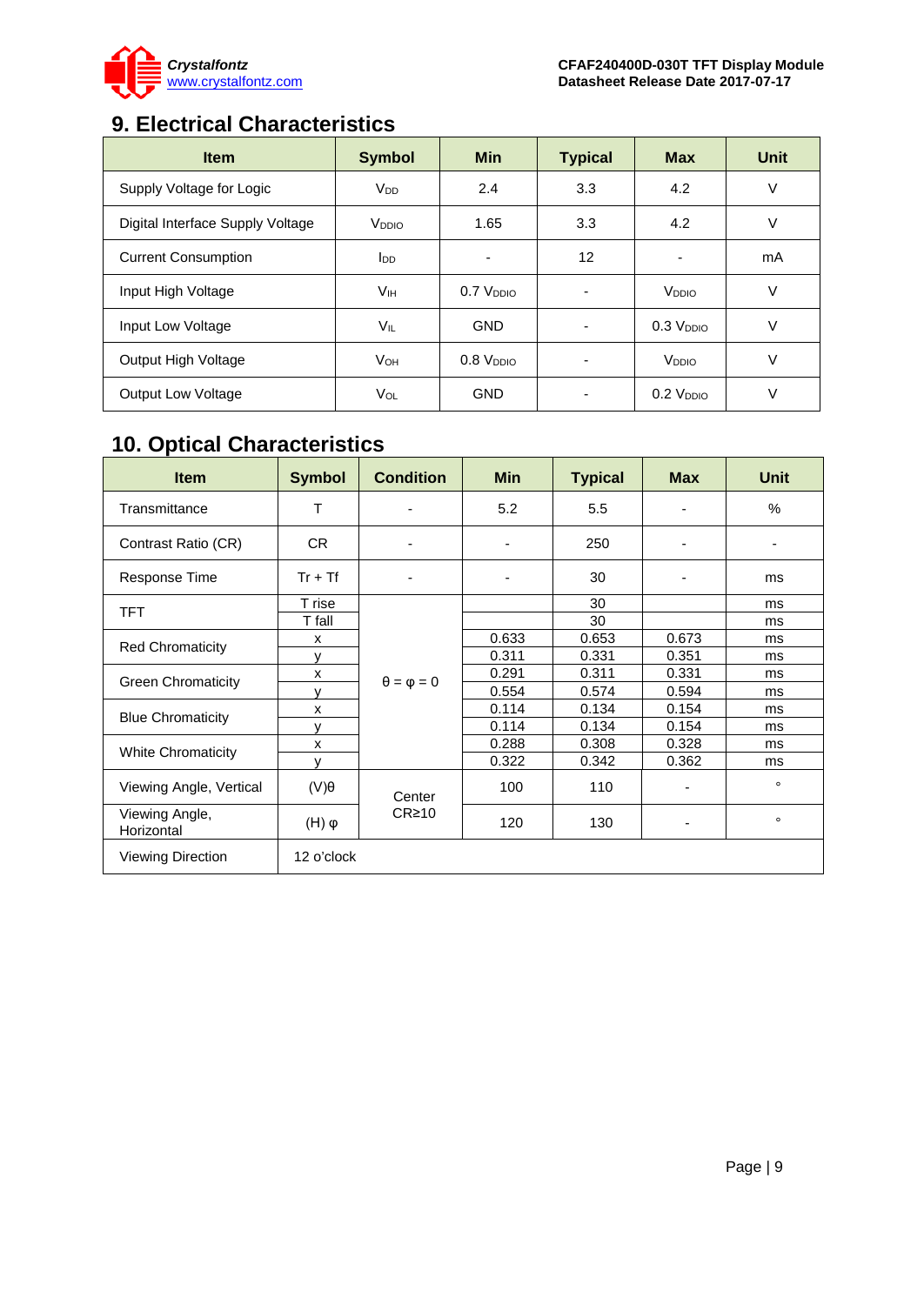

### <span id="page-9-0"></span>**11. Backlight Characteristics**

| <b>Item</b>           | <b>Symbol</b>   | <b>Minimum</b> | <b>Typical</b> | <b>Maximum</b>           | <b>Unit</b>       |
|-----------------------|-----------------|----------------|----------------|--------------------------|-------------------|
| <b>Supply Current</b> | IF              | 60             | 80             | $\overline{\phantom{0}}$ | mA                |
| <b>Supply Voltage</b> | VF              | -              | 3.2            | ۰                        | ν                 |
| Luminous Intensity    | $L_V$           | 220            |                | -                        | cd/m <sup>2</sup> |
| Uniformity            | AV <sub>G</sub> | 80             |                |                          | %                 |
| <b>LED Lifetime</b>   | ۰               | -              | 50K            |                          | <b>Hrs</b>        |

*Notes:* 

*(1) Supply current minimum value is only for reference since the LED brightness efficiency keeps enhancing. Current consumption becomes less and less to achieve the same luminance.* 

*(2) Lifetime is defined as the amount of time when the luminance has decayed to <50% of the initial value (50K hours is an estimate for reference only).*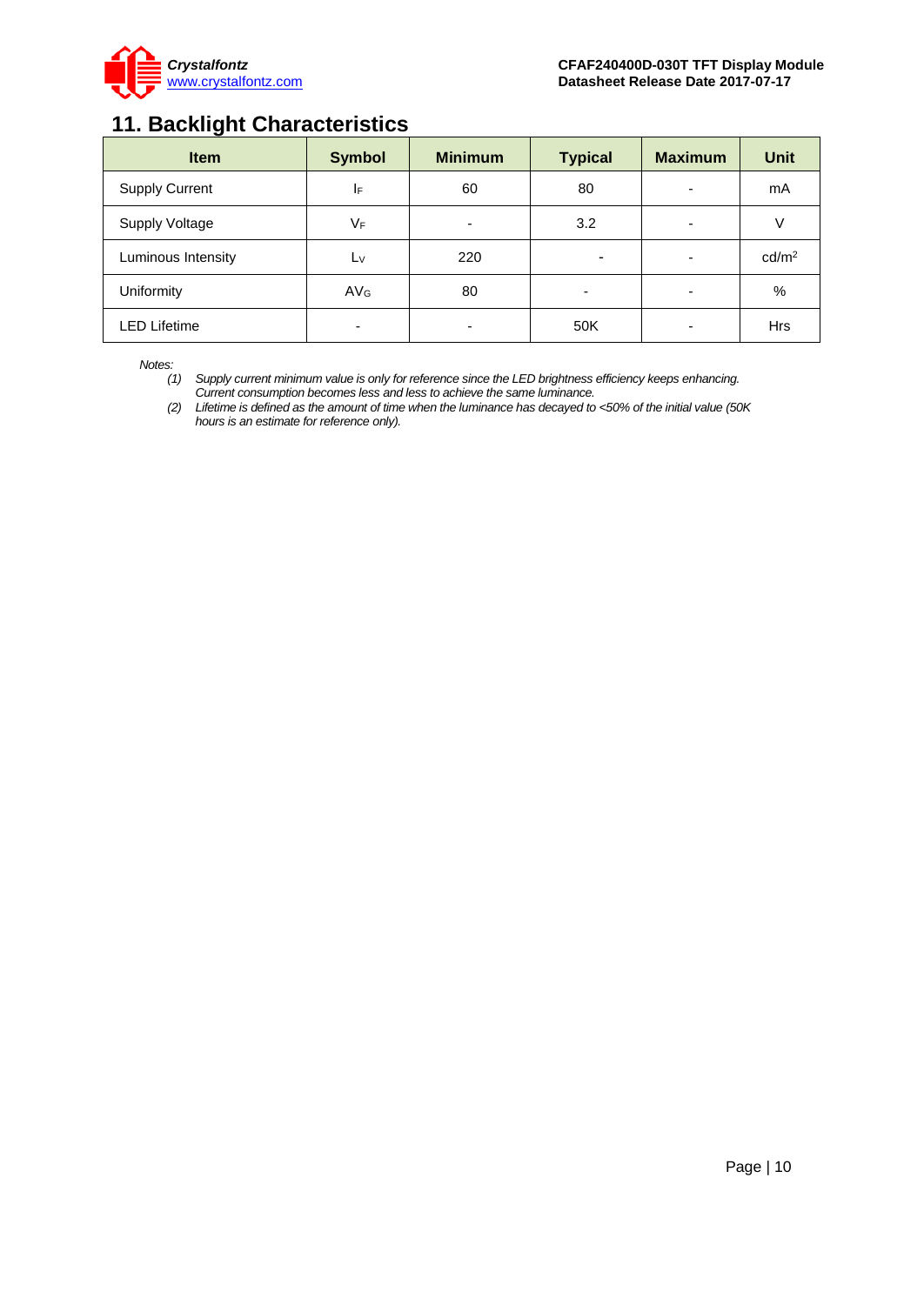

### <span id="page-10-0"></span>**12. LCD Module Precautions**

The precautions below should be followed when using LCD modules to help ensure personal safety, module performance, and compliance of environmental regulations.

- 12.1. Modules
	- Avoid applying excessive shocks to module or making any alterations or modifications to it.
	- Do not make extra holes on the printed circuit board, modify its shape or change the components of LCD display module.
	- Do not disassemble the LCD display module.
	- Do not operate the LCD display module above the absolute maximum rating.
	- Do not drop, bend or twist the LCD display module.
	- Soldering: only to the I/O terminals.
	- Store in an anti-static electricity container and clean environment.
	- It is common to use the "screen saver" to extend the lifetime of the LCD display module.
		- o Do not use the fixed information for long periods of time in real application.
		- Do not use fixed information in LCD panel for long periods of time to extend "screen" burn" effect time.
	- Crystalfontz has the right to change the passive components, including R3, R6 & backlight adjust resistors. (Resistors, capacitors and other passive components will have different appearance and color caused by the different supplier.)
	- Crystalfontz have the right to change the PCB Rev. (In order to satisfy the supplying stability, management optimization and the best product performance, etc., under the premise of not affecting the electrical characteristics and external dimensions, Crystalfontz has the right to modify the version.).

#### 12.2. Handling Precautions

- Since the display panel is made of glass, do not apply mechanical impacts such as dropping from a high position.
- If the display panel is accidently broken, and the internal organic substance leaks out, be careful not to inhale or touch the organic substance.
- If pressure is applied to the display surface or its neighborhood of the LCD display module, the cell structure may be damaged, so be careful not to apply pressure to these sections.
- The polarizer covering the surface of the LCD display module is soft and can be easily scratched. Please be careful when handling the LCD display module.
- Clean the surface of the polarizer covering the LCD display module if it becomes soiled using following adhesion tape.
	- o Scotch Mending Tape No. 810 or an equivalent
	- o Never breathe the soiled surface or wipe the surface using a cloth containing solvent such as ethyl alcohol, since the surface of the polarizer will become cloudy.
	- o The following liquids/solvents may spoil the polarizer:
		- Water
		- Ketone
		- Aromatic Solvents
- Hold the LCD display module very carefully when placing the LCD display module into the system housing.
- Do not apply excessive stress or pressure to the LCD display module. And, do not over bend the film with electrode pattern layouts. These stresses will influence the display performance. Also, be sure to secure the sufficient rigidity for the outer cases.



Page | 11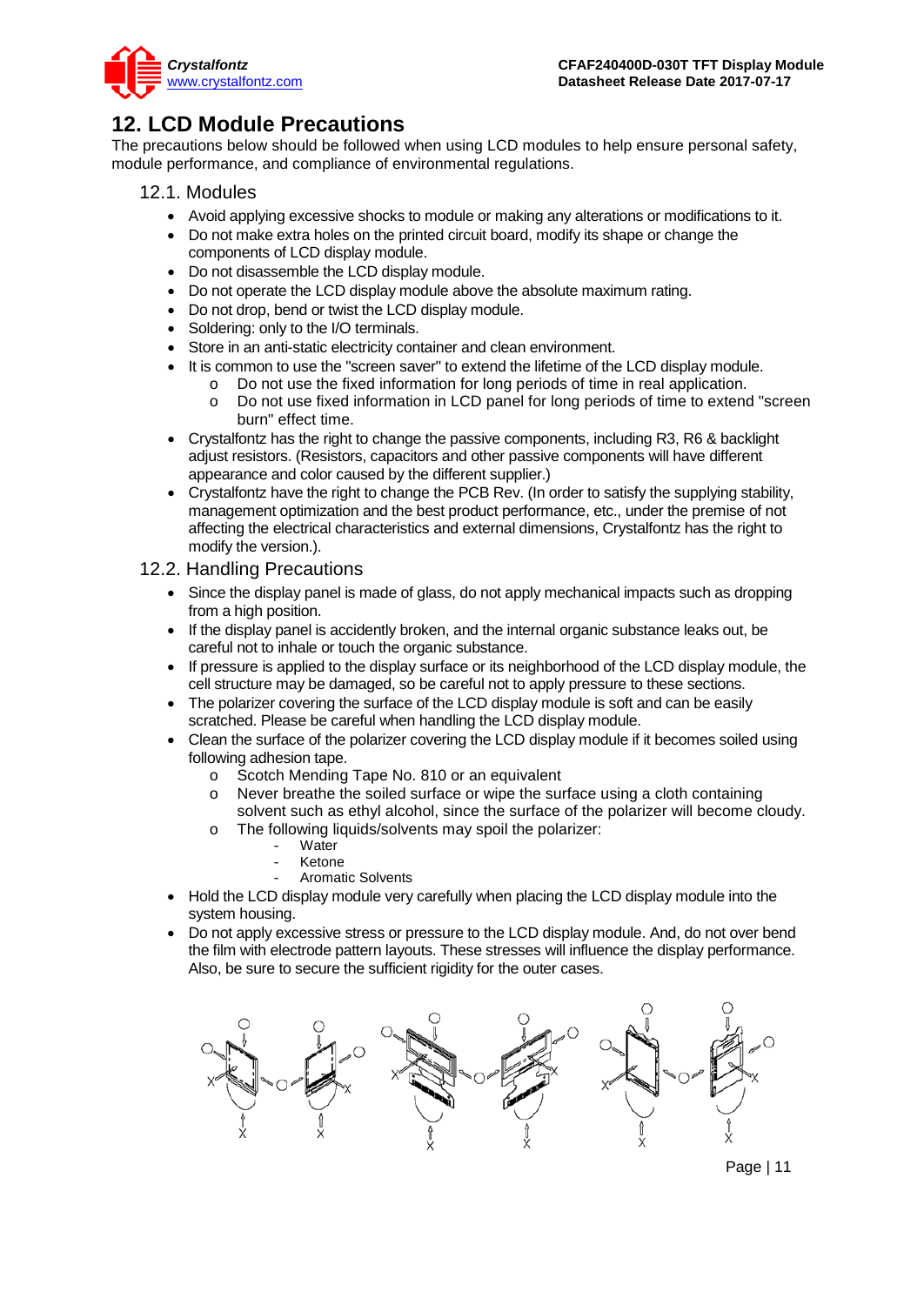

- Do not apply stress to the LSI chips and the surrounding molded sections.
- Do not disassemble or modify the LCD display module.
- Do not apply input signals while the logic power is off.
- Pay sufficient attention to the working environments when handing the LCD display module to prevent occurrence of element breakage accidents by static electricity.
	- $\circ$  Be sure to make human body grounding when handling LCD display modules.<br>  $\circ$  Be sure to ground tools to use for assembly such as soldering irons.
	- Be sure to ground tools to use for assembly such as soldering irons.
	- o To suppress generation of static electricity, avoid carrying out assembly work under dry environments.
	- o Protective film is being applied to the surface of the display panel of the LCD display module. Be careful since static electricity may be generated when exfoliating the protective film.
- Protection film is being applied to the surface of the display panel and removes the protection film before assembling it. At this time, if the LCD display module has been stored for a long period of time, residue adhesive material of the protection film may remain on the surface of the display panel after the film has been removed. In such a case, remove the residue material by the method discussed above.
- If electric current is applied when the LCD display module is being dewed or when it is placed under high humidity environments, the electrodes may become corroded. If this happens proceed with caution when handling the LCD display module.

#### 12.3. Storage Precautions

- When storing the LCD display modules put them in static electricity preventive bags to avoid exposure to direct sunlight and fluorescent lamps. Also avoid high temperature and high humidity environments and low temperatures (less than 0°C) environments. (We recommend you store these modules in the packaged state when they were shipped from Crystalfontz). Be careful not to let water drops adhere to the packages or bags, and do not let dew gather on them.
- If electric current is applied when water drops are adhering to the surface of the LCD display module the LCD display module may have become dewed. If a dewed LCD display module is placed under high humidity environments it may cause the electrodes to become corroded. If this happens proceed with caution when handling the LCD display module.

#### 12.4. Designing Precautions

- The absolute maximum ratings are the ratings that cannot be exceeded for LCD display module. If these values are exceeded, panel damage may happen.
- To prevent occurrence of malfunctioning by noise pay attention to satisfy the VIL and VIH specifications and, at the same time, to make the signal line cable as short as possible.
- We recommend that you install excess current preventive unit (fuses, etc.) to the power circuit (VDD). (Recommend value: 0.5A)
- Pay sufficient attention to avoid occurrence of mutual noise interference with the neighboring devices.
- As for EMI, take necessary measures on the equipment side.
- When fastening the LCD display module, fasten the external plastic housing section.
- If the power supply to the LCD display module is forcibly shut down, by such errors as taking out the main battery while the LCD display panel is in operation, we cannot guarantee the quality of this LCD display module.
	- o Connection (contact) to any other potential than the above may lead to rupture of the IC.

#### 12.5. Disposing Precautions

- Request the qualified companies to handle the industrial wastes when disposing of the LCD display modules. Or, when burning them, be sure to observe the environmental and hygienic laws and regulations.
- 12.6. Other Precautions
	- When an LCD display module is operated for a long period of time with a fixed pattern, the fixed pattern may remain as an after image or a slight contrast deviation may occur.